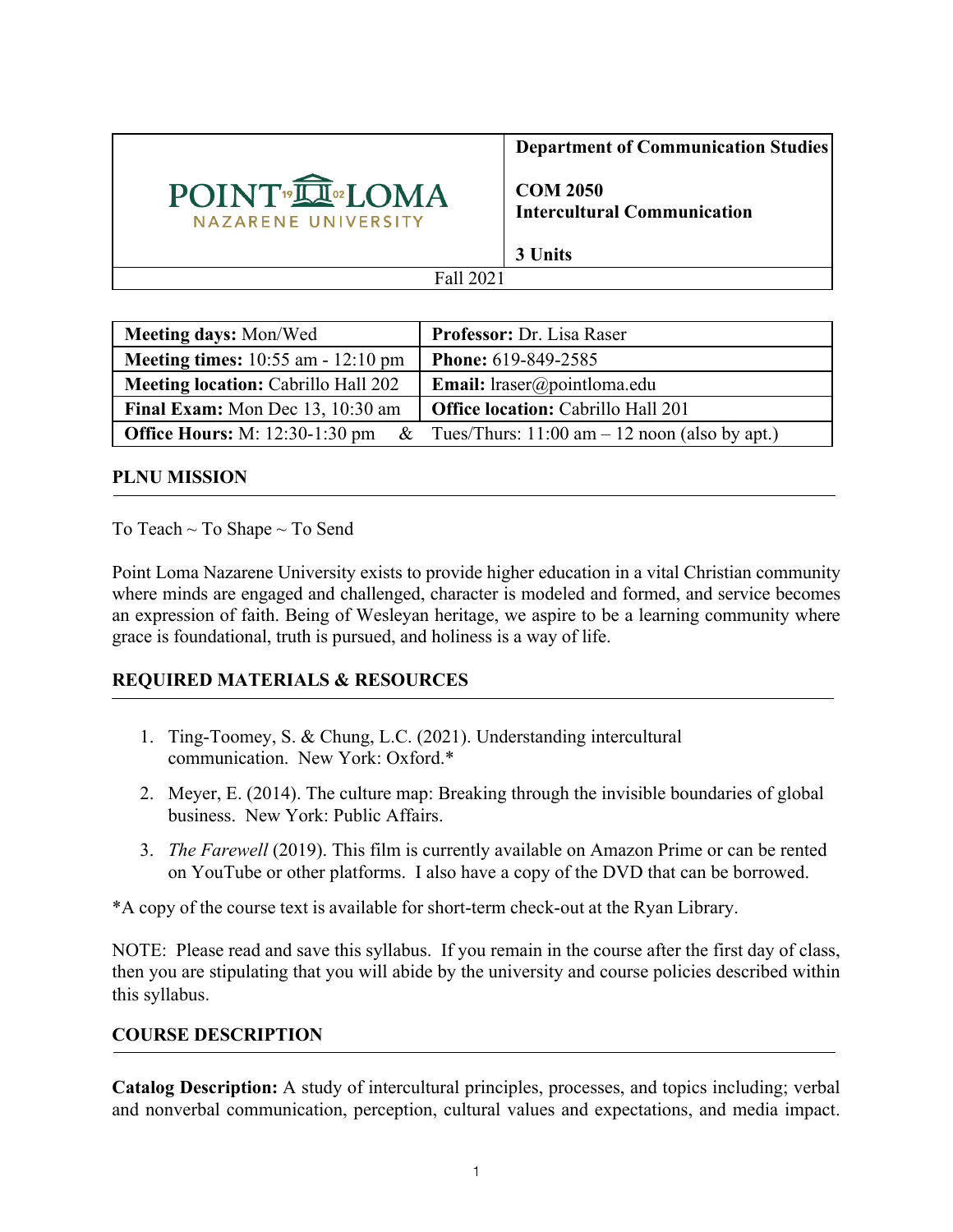Students develop an increased awareness, understanding, and appreciation of other cultures.

*and more*: In this course, we will be studying the complex and interdependent relationship between communication and culture. Through observation, discussion, and application, we will learn how communication is influenced by culture and how culture is created and sustained through communication. In this class, you will build a foundation of intercultural communication competence so that you will be better prepared to interact with others in diverse contexts.

## **COURSE LEARNING OUTCOMES**

By the end of the course, you will be able to:

- Identify your own cultural identities and analyze how people's culture(s) affect beliefs, values, perceptions, assumptions and communication styles.
- Discuss the role of cultural biases (stereotyping, racism, ethnocentrism) in disrupting the development of intercultural competence and develop strategies for navigating these biases in communication interactions.
- Demonstrate communication skills that improve competence in intercultural communication.
- Explain how individuals express, produce, and negotiate culture through communication.
- Analyze the role of cultural patterns and verbal/nonverbal codes in the development of intercultural interpersonal relationships.

## **COURSE FORMAT AND POLICIES**

**Support:** I am committed to helping every student attain their best possible education. I AM HERE TO HELP! Please do not hesitate to ask questions, or ask for help, in or out of class. I will also be available if you would like me to review your work and give you feedback before it is turned in or presented. If you have any needs that it would be helpful for me to be aware of, please do let me know.

**Attendance:** As members of a learning community, your presence is appreciated, and your absence is noticed. The class sessions are set up to help people learn from each other (through discussions, activities, etc.) and you are expected to attend each class session. Everyone has useful and insightful information to offer to the class. Participation is the core of this work, and to help keep track of that, I take attendance.

You are allowed two (2) absences in the course of the semester without penalty. The only absences excused after that will be university approved absences or Covid-related absences (see sections below). It is your choice how you use these absences and it is encouraged that you use them wisely. Please note that these 2 absences DO include instances of illness, quarantine, and family obligations. Each absence over two will result in a 15-point deduction to your overall grade.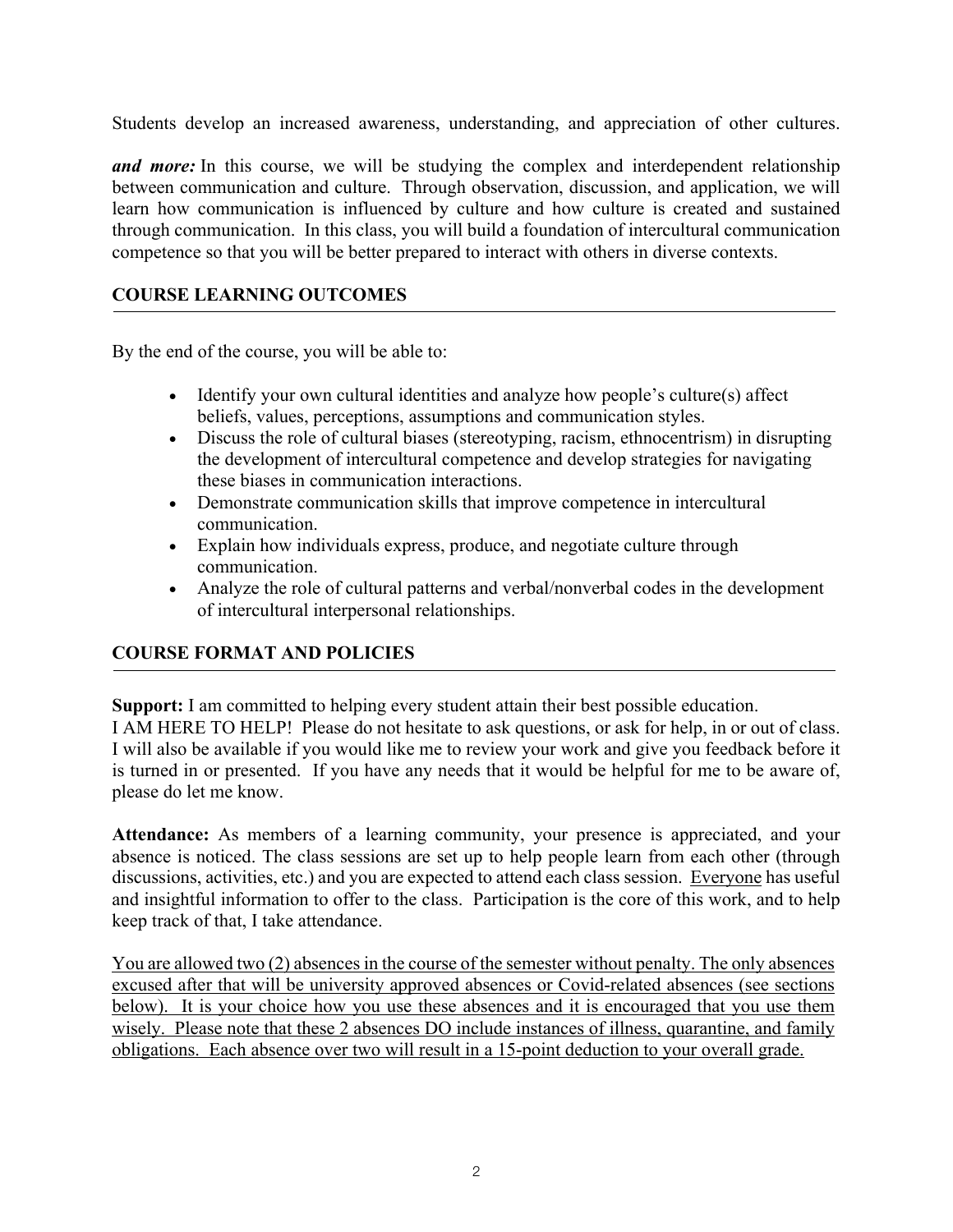**University Approved Absences:** Absences for certain events and obligations recognized by the University (i.e.: participation in sports, forensics, music tours, field trips, etc.) may be counted as "excused." Please notify me at least one week prior to such absences with documentation and contact information from the sponsoring program/department. You are responsible for making up all work missed due to absences in a timely manner, to be worked out ahead of time with me.

**PLNU Attendance and Participation Policy:** Regular and punctual attendance at all class sessions is considered essential to optimum academic achievement. If the student is absent for more than 10 percent of class sessions (3 classes), the faculty member will issue a written warning of de-enrollment. If the absences exceed 20 percent (6 classes), the student may be de-enrolled without notice until the university drop date or, after that date, receive the appropriate grade for their work and participation.

**COVID-19:** Our course will follow all of the PLNU policies related to Covid-19. Please see the PLNU Covid-19 website, the Covid-19 Canvas course, and the PLNU catalog for the most current policies. All of us, including me, can show our respect and care for each other by not coming to class if we do not pass the Campus Clear app or have any Covid symptoms. If you have Covid-related absences that extend beyond the two "freebie" absences allotted for the course, they will be excused. You will still be responsible for getting the notes from a classmate and keeping up with all assignments for any classes you miss.

Due to our current pandemic conditions, there is the possibility that classes may periodically need to be held in an asynchronous or synchronous online format. The attendance policy still applies to these types of class formats. Please check email/Canvas announcements on a regular basis for any course updates.

Late to Class/Leaving Early: It is an expectation of this class community that we begin our class time together, and complete our class time together each day. Instances of habitual lateness are a distraction to our class community and may impact your ability to participate fully in the course. Therefore, I do make note when you are late to class and five tardies will equal one absence. Please talk to me early in the semester if you have any questions or concerns about this policy.

Being absent for more than 20 minutes during any part of a class period, whether at the beginning, middle, or end, will constitute an absence. Similarly, it is expected that you remain actively engaged in the classroom discussion and activities until the end of the class period. If you absolutely must leave early one day for a personal/emergency reason, please let me know at the class period prior or via email before class. (During advising time, please arrange any advising meetings with your academic adviser so that they do not conflict with your class schedule.)

**Late Work/Make-Up Work:** All assignments are to be submitted/turned in according to the due dates set on this syllabus schedule and on Canvas. In general, no late or makeup written assignments/presentations will be allowed. Please communicate with me in advance of an assignment due date if you are concerned that an illness or other personal hardship may prevent you from turning in an assignment on time. If you are absent on the day of a test or a presentation, I will only consider a make-up opportunity if you have communicated with me in advance of your absence and you have documentation of your absence (for example, a note from your doctor).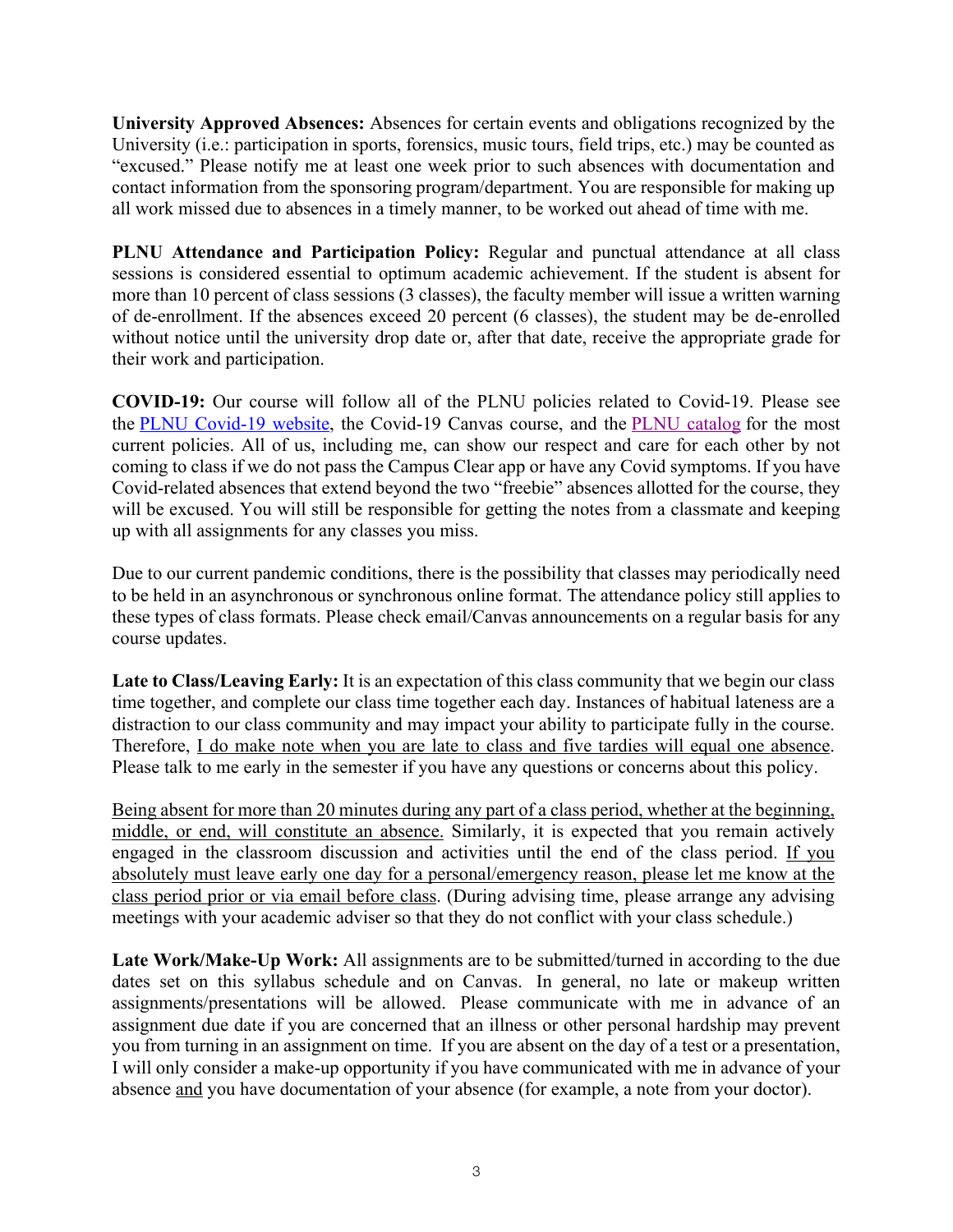**Incompletes:** Incompletes will only be assigned in extremely unusual circumstances, given reasonable justification.

**Electronic Devices:** The use of cell phones and laptops/tablets during class is prohibited unless I ask for them to be used as a specific part of a class activity. Please join me in turning off or silencing all cell phones, laptops, and similar electronic devices and keeping them out of sight for the duration of class. This policy was influenced by two important pieces of research: 1. Faria Sana, Tina Weston, and Nicholas J. Cepeda, "Laptop Multitasking Hinders Classroom Learning for Both Users and Nearby Peers," Computers and Education (March 2013): "We found that participants who multitasked on a laptop during a lecture scored lower on a test compared to those who did not multitask, and participants who were in direct view of a multitasking peer scored lower on a test compared to those who were not. The results demonstrate that multitasking on a laptop poses a significant distraction to both users and fellow students and can be detrimental to comprehension of lecture content." 2. Pam A. Mueller and Daniel M. Oppenheimer, "The Pen Is Mightier Than the Keyboard: Advantages of Longhand Over Laptop Note Taking" (April 2014). In this study, the authors found that students who hand wrote their notes during lectures remembered more material than students who used laptops for notetaking because they could not write everything down verbatim. The extra processing required by the hand writers to select important over extraneous information was beneficial for their retention of the material they were learning.

**Email:** I will frequently use email to communicate with you and I do my best to respond to your emails as promptly as possible. I will respond to emails Monday-Friday from 8:00 am – 4:00 pm. If you send me an email over the weekend or on a holiday, I will respond on the following school day.

**Written Work:** Please type, double-space and staple all written work unless instructed otherwise. It is my expectation that all writing will be clear, coherent, and free of grammatical/spelling errors. Please proof-read all written work – your grade will reflect both the substance and the style of your writing. When working on the computer, try to plan for the "unexpected" but predictable problems: plan extra time for library printing issues and back up files as you go.

**Student Responsibility:** It is your responsibility to maintain your class schedule. Should the need arise to drop this course (personal emergencies, poor performance, etc.), you have the responsibility to follow through (provided the drop date meets the stated calendar deadline established by the university). Simply ceasing to attend this course or failing to follow through to arrange for a change of registration (drop/add) may easily result in a grade of F on the official transcript.

**Final Exam Policy:** Successful completion of this class requires presenting your Intercultural Group Friendship Project with your group during the designated final exam time. Presentations may not be given early. Please arrange any activities or transportation for the break around this finals schedule so that you can be present at the assigned time.

**PLNU Academic Honesty Policy:** Students should demonstrate academic honesty by doing original work and by giving appropriate credit to the ideas of others. Academic dishonesty is the act of presenting information, ideas, and/or concepts as one's own when in reality they are the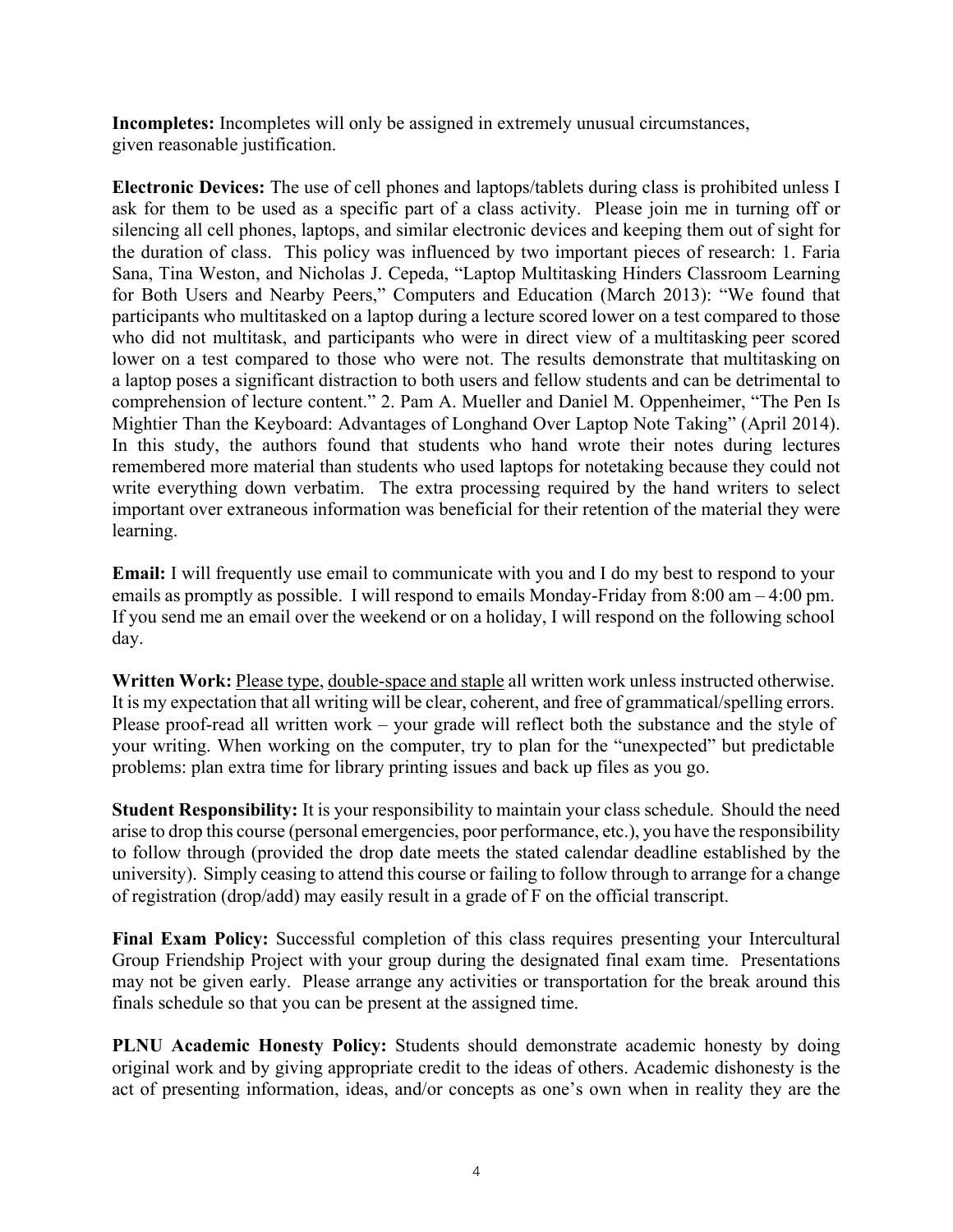results of another person's creativity and effort. A faculty member who believes a situation involving academic dishonesty has been detected may assign a failing grade for that assignment or examination, or, depending on the seriousness of the offense, for the course. Faculty should follow and students may appeal using the procedure in the university Catalog. See Academic Policies for definitions of kinds of academic dishonesty and for further policy information.

**PLNU Copyright Policy:** Point Loma Nazarene University, as a non-profit educational institution, is entitled by law to use materials protected by the US Copyright Act for classroom education. Any use of those materials outside the class may violate the law.

**PLNU Academic Accommodations Policy:** PLNU is committed to providing equal opportunity for participation in all its programs, services, and activities. Students with disabilities may request course-related accommodations by contacting the Educational Access Center (EAC), located in the Bond Academic Center (EAC@pointloma.edu or 619-849-2486). Once a student's eligibility for an accommodation has been determined, the EAC will issue an academic accommodation plan ("AP") to all faculty who teach courses in which the student is enrolled each semester.

PLNU highly recommends that students speak with their professors during the first two weeks of each semester/term about the implementation of their AP in that particular course and/or if they do not wish to utilize some or all of the elements of their AP in that course.

Students who need accommodations for a disability should contact the EAC as early as possible (i.e., ideally before the beginning of the semester) to assure appropriate accommodations can be provided. It is the student's responsibility to make the first contact with the EAC. If students do not wish to avail themselves of some or all of the elements of their AP in a particular course, it is the responsibility of those students to notify their professor in that course. PLNU highly recommends that EAC students speak with their professors during the first two weeks of each semester about the applicability of their AP in that particular course and/or if they do not desire to take advantage of some or all of the elements of their AP in that course.

**Spiritual Care:** Please be aware that PLNU strives to be a place where you grow as whole persons. To this end, we provide resources for our students to encounter God and grow in their Christian faith. If students have questions, a desire to meet with the chaplain or have prayer requests you can contact the Office of Spiritual Development.

**State Authorization:** State authorization is a formal determination by a state that Point Loma Nazarene University is approved to conduct activities regulated by that state. In certain states outside California, Point Loma Nazarene University is not authorized to enroll online (distance education) students. If a student moves to another state after admission to the program and/or enrollment in an online course, continuation within the program and/or course will depend on whether Point Loma Nazarene University is authorized to offer distance education courses in that state. It is the student's responsibility to notify the institution of any change in his or her physical location. Refer to the map on State Authorization to view which states allow online (distance education) outside of California.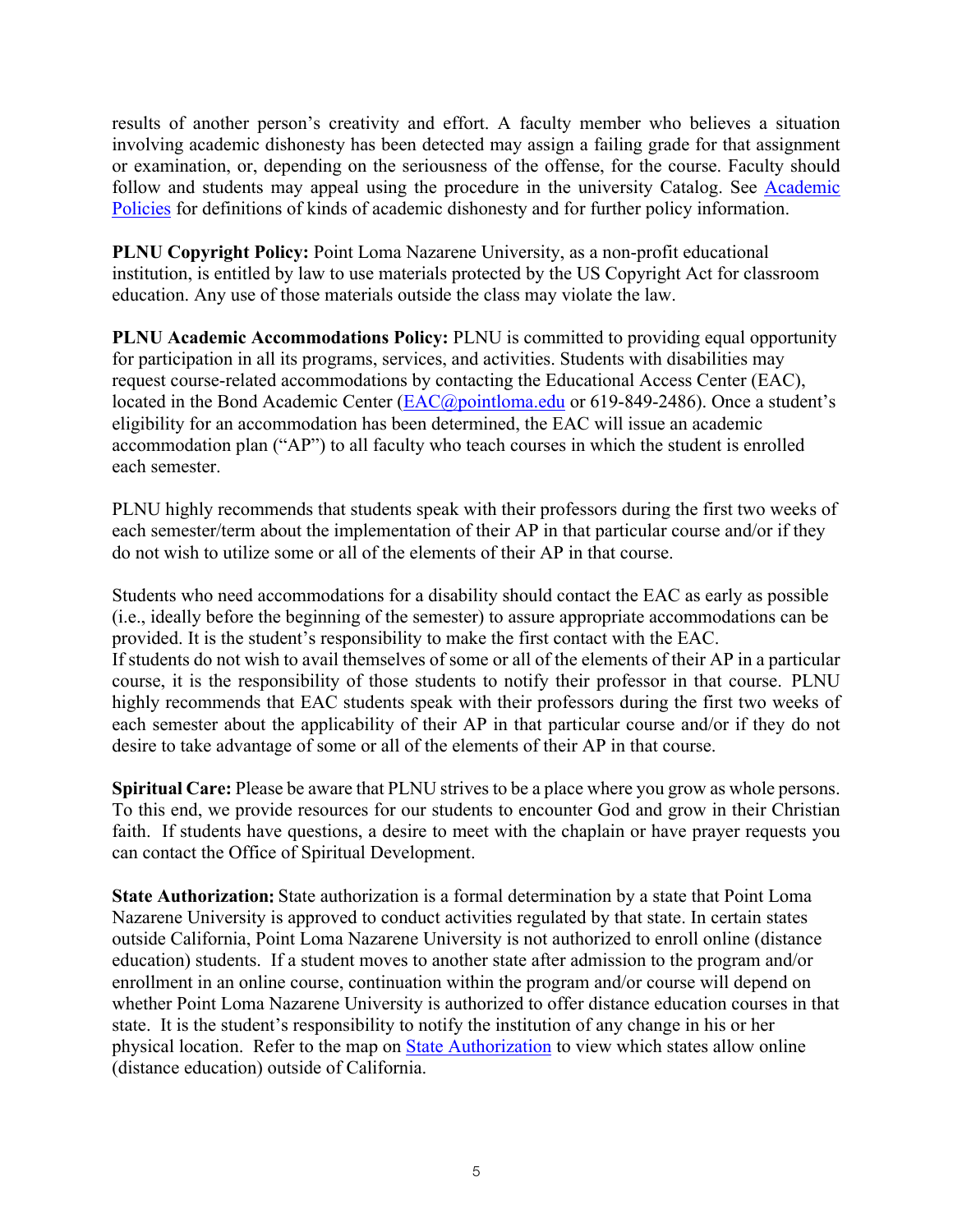## **CLASS ASSIGNMENTS & COURSE SCHEDULE**

**Cultural Identity Paper:** In this paper, you will describe your own cultural background and cultural identity(ies). Please include in your paper: the values, traditions, or beliefs relevant to how you identify your cultural background. Explain how factors such as religion, language, food or your place of upbringing shaped your identity as a person. Finally, describe how you think your cultural background might affect your communication with others (both people from the same culture as you and those from other cultures). Papers should be well organized with an introduction (including a clear thesis statement), body, and conclusion.

**Culture Map Discussion Facilitation:** With a partner or small group, you will facilitate an inclass discussion on one chapter of the book, *The Culture Map,* by Erin Meyer. The groups and chapters will be assigned in advance. You will create a graphic display (pdf, flyer, infographic, PPT slides) that synthesizes some of your key "take aways" from your chapter in a way that is organized, clear, and visually engaging. You will also develop several open-ended questions from the chapter and you will guide the class in a discussion. Dr. Raser will be the first facilitator of a *Culture Map* chapter so that you can learn the format before completing your own.

**Intercultural Film Analysis:** You will be watching the 2019 film, *The Farewell,* and writing a paper to analyze the communication, interpersonal relationships, and family dynamics from an intercultural perspective. This film is currently available on Amazon Prime or can be rented on YouTube or other platforms. I also have a copy of the DVD that you can borrow if you wish. In your paper, you will reference specific scenes from the film and build

context/appreciation/understanding around these moments by citing your two course textbooks (*Understanding Intercultural Communication* and *The Culture Map*). These sources will support your analysis. Further prompts will be provided to guide the structure of your paper.

**Group Project on Intercultural Friendship:** For this project, each student will use a guided survey to interview two different people who each have an intercultural friendship. Interviews may be done over the phone, in-person, or on video chat. Then, you will analyze the survey responses with a team of your peers and develop inductive themes/conclusions from your data. You will present your conclusions in a formal group paper, using the course text(s) and outside sources to support your analysis. On our final exam day, you will share your results with the class.

**Reading Quizzes:** You will have reading quizzes throughout the semester on select chapters of the text (see course schedule for dates). You may bring one 3x5 notecard (front and back) of handwritten notes to class as an aid for the quiz. Please make sure that you have a phone, tablet, or laptop with you in class to complete the quiz on Canvas. Quizzes may consist of a mix of multiple choice, T/F, fill-in-the-blank, and short response/essay questions. **At the end of the semester, the quiz with the lowest score will be dropped.**

**Quiz Policy:** Quizzes will not be given early and the first quiz missed cannot be made up. If you are absent (for illness, travel, Covid-related isolation or quarantine, for example) on the day of a quiz, that first quiz grade will be dropped. If you miss more than one quiz, make-up quizzes will only be given if you have an illness or other personal hardship and you notify me in advance of your absence. Exception to this policy: a first and subsequent missed quiz may be made up only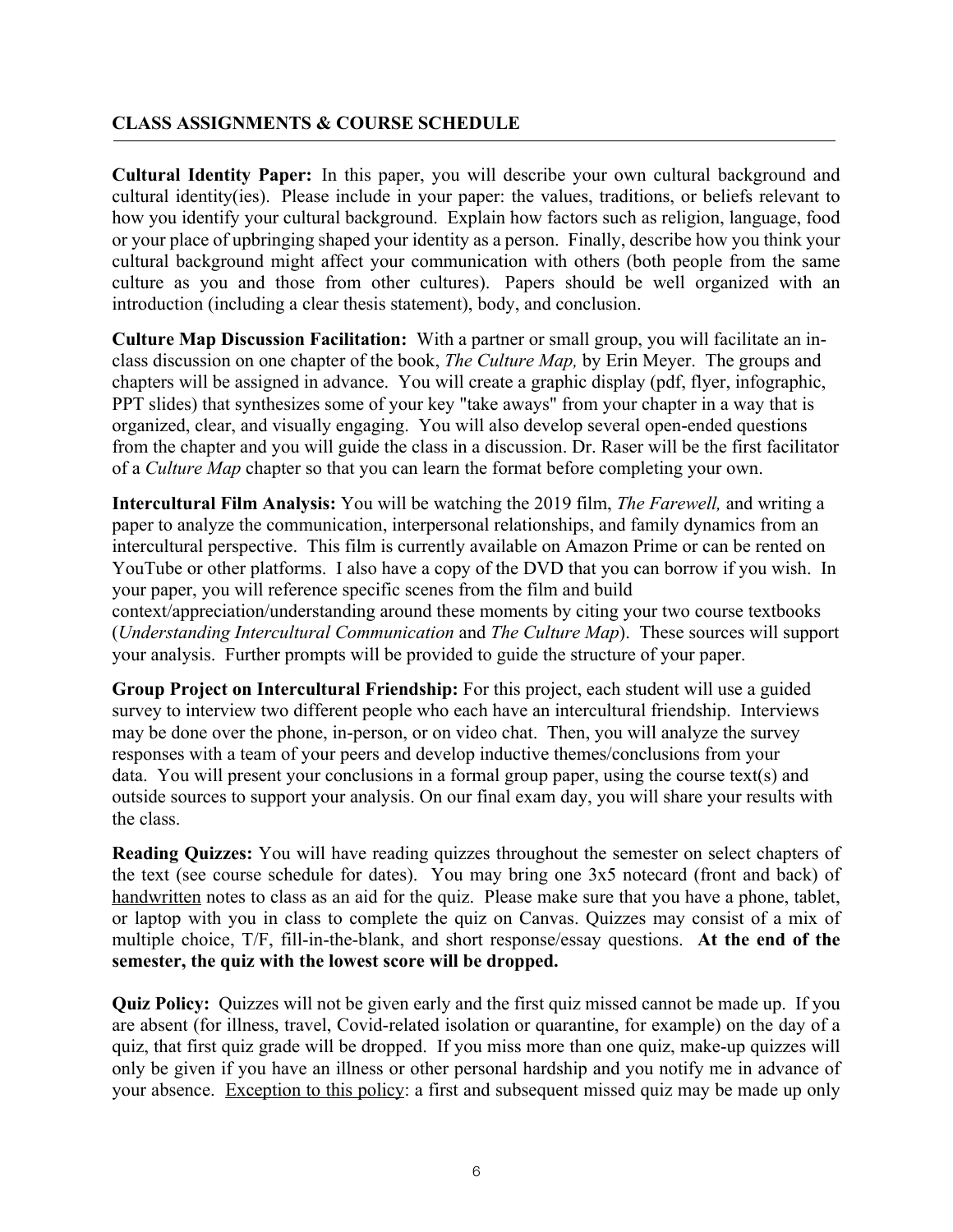for instances of university approved absences (debate team, athletic team travel, field trip for another class, etc.). Reading quizzes will be given at the beginning of class. If you come late to class, you will not be given extra time to complete a quiz.

**In-Class (or take home) Assignments:** At times, you will be given short assignments or exercises in class (or to take home) that are worth points toward your final grade. These assignments may include written responses, podcast reflections, discussions, group work, etc. The point value for these assignments may vary, but will be clearly designated on the assignment.

#### **ASSESSMENT & GRADING**

| Grade Scale (% to Letter): |             |               |      |
|----------------------------|-------------|---------------|------|
| 93-100                     | A           | 73-76.9%      |      |
| 90-92.9%                   | A-          | 70-72.9%      | $C-$ |
| 87-89.9%                   | $_{\rm B+}$ | 67-69.9%      | $D+$ |
| 83-86.9%                   | B           | 63-66.9%      | D    |
| 80-82.9%                   | B-          | $60 - 62.9\%$ | $D-$ |
| 77-79.9%                   |             | $0 - 59$      | F    |

**Rounding:** Typically, grades follow the scale above and are not rounded up. Rounding of grades is only done in rare circumstances when the percentage point after the decimal is extremely close to the next grade and the student has demonstrated exemplary participation and effort in the course. **Any possible changes are made by instructor discretion; please do not request that your grade be rounded up.**

#### **Point Distribution**

| <b>COURSE REQUIREMENTS</b>                        | Number of Points    | Number of Points |
|---------------------------------------------------|---------------------|------------------|
|                                                   | <b>AVAILABLE</b>    | <b>I EARNED</b>  |
| <b>Cultural Identity Paper</b>                    | 60                  |                  |
| <b>Culture Map Discussion Facilitation</b>        | 60                  |                  |
| <b>Intercultural Film Analysis</b>                | 75                  |                  |
| Group Project on Intercultural Friendship         | 100                 |                  |
| Additional Assignments & Reading Quizzes          | 150                 |                  |
| <b>TOTAL</b>                                      | 445                 |                  |
| - Absence penalties (15 pts. per absence after 2) | $(e.g., 3$ absences |                  |
| absences)                                         | $= -15$             |                  |

**NOTE:** There may be adjustments made to the point values/totals listed above. Each assignment will be clearly marked with the point value when assigned in class or on Canvas.

Student grades will be posted in the Canvas grade book after each assignment has been graded. It is important to read the comments written on your assignment or posted on Canvas as these comments are intended to help you improve your work. Final grades will be posted by Dec. 26.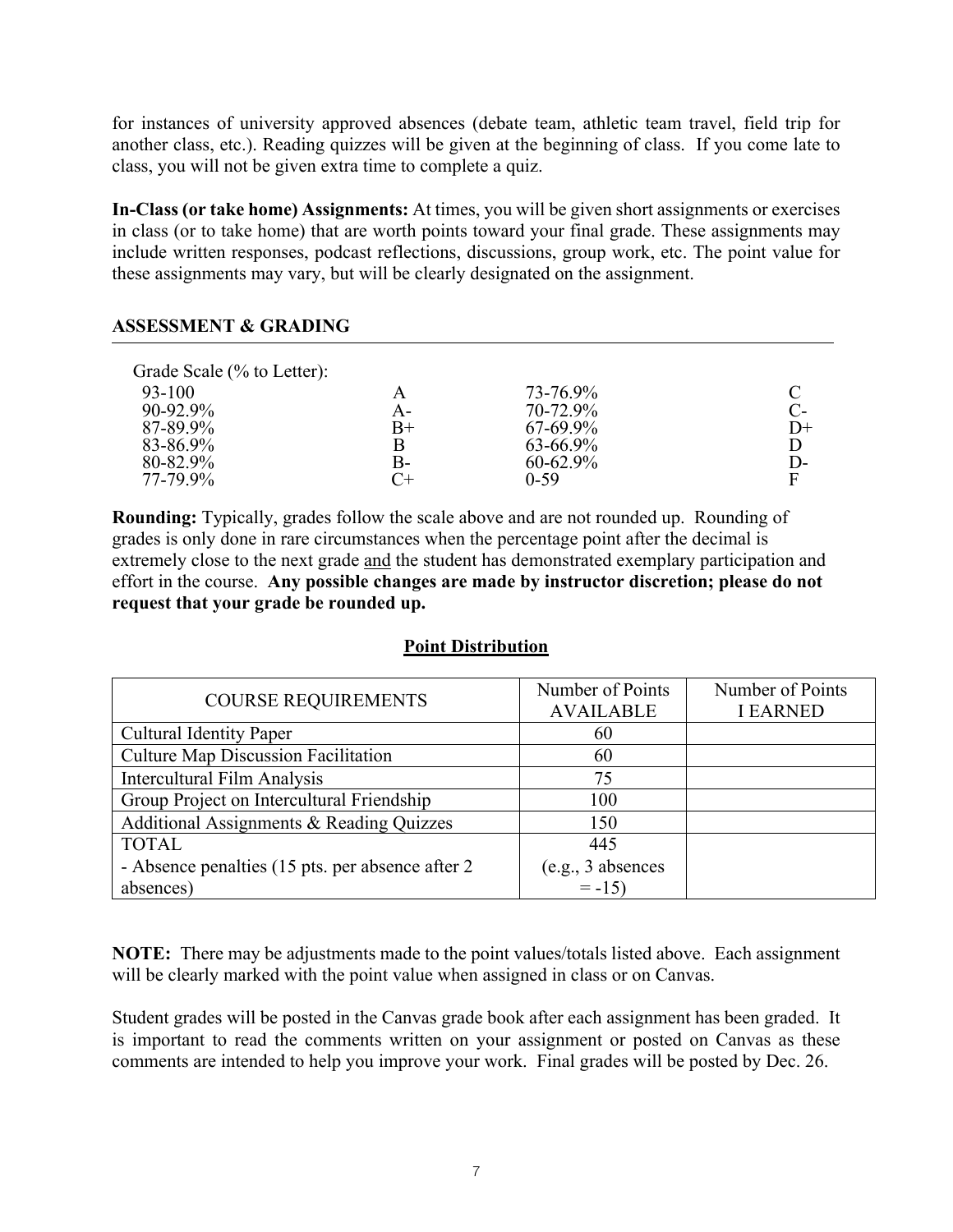# **COM 2050 Course Schedule**

*This course schedule is subject to change with fair notice. Please complete the reading (s) prior to arriving at class on the assigned due date.*

- UIC = *Understanding Intercultural Communication* by Ting-Toomey & Chung
- CM = *The Culture Map* by Meyer

| WK             | Date      | Topic                                          | Reading/Assignments Due           |
|----------------|-----------|------------------------------------------------|-----------------------------------|
| 1              | T 9/2     | Welcome/Course Introduction                    |                                   |
|                | W         | <b>Culture Partner Interviews</b>              |                                   |
|                |           | 100 People Activity                            |                                   |
| $\overline{2}$ | M 9/6     | Labor Day Holiday                              | No Class                          |
|                | W 9/8     | Why Study Intercultural                        | UIC Ch. 1                         |
|                |           | Communication?                                 |                                   |
|                |           | Sign up for Culture Map Groups                 |                                   |
| 3              | M 9/13    | <b>Intercultural Communication Flexibility</b> | UIC Ch. 2                         |
|                |           |                                                | CM Introduction                   |
|                | W 9/15    | Navigating Cultural Differences                |                                   |
|                |           | Dr. Raser facilitates the first Culture        |                                   |
|                |           | Map discussion on the Introduction             |                                   |
| $\overline{4}$ | $M\,9/20$ | <b>Cultural Value Patterns</b>                 | UIC Ch. 3                         |
|                |           | Quiz on UIC Ch. 3/CM Ch. 1                     | CM Ch. 1                          |
|                | W 9/22    | Listening to the Air                           |                                   |
|                |           | <b>CM Group 1 Facilitation</b>                 |                                   |
| 5              | M 9/27    | Understanding Cultural & Ethnic                | UIC Ch. 4                         |
|                |           | Identities                                     | CM <sub>Ch. 2</sub>               |
|                |           | Introduce Culture Identity Paper               |                                   |
|                | W 9/29    | The Many Faces of Polite                       |                                   |
|                |           | <b>CM Group 2 Facilitation</b>                 |                                   |
| 6              | M 10/4    | What is Culture Shock?                         | UIC Ch. 5                         |
|                |           | Quiz on UIC Ch. 5/CM Ch. 3                     | CM Ch. 3                          |
|                | W 10/6    | The Art of Persuasion in a Multicultural       |                                   |
|                |           | World                                          |                                   |
|                |           | <b>CM Group 3 Facilitation</b>                 |                                   |
| $\tau$         | M 10/11   | Verbal Communication and Culture               | UIC Ch. 6                         |
|                | W 10/13   | Share Culture Identity Papers in Groups        | <b>Culture Identity Paper Due</b> |
| 8              | M 10/18   | <b>Communicating Nonverbally Across</b>        | UIC Ch. 7                         |
|                |           | Cultures                                       | CM Ch. 4                          |
|                |           | Quiz on UIC Ch. 7/CM Ch. 4                     |                                   |
|                | W 10/20   | Leadership, Hierarchy, and Power               |                                   |
|                |           | <b>CM Group 4 Facilitation</b>                 |                                   |
| 9              | M 10/25   | <b>Biases Against Outgroups</b>                | UIC Ch. 8                         |
|                | W 10/27   | Biases Against Outgroups (Cont.)               |                                   |
|                |           | Discuss Friendship Group Project               |                                   |